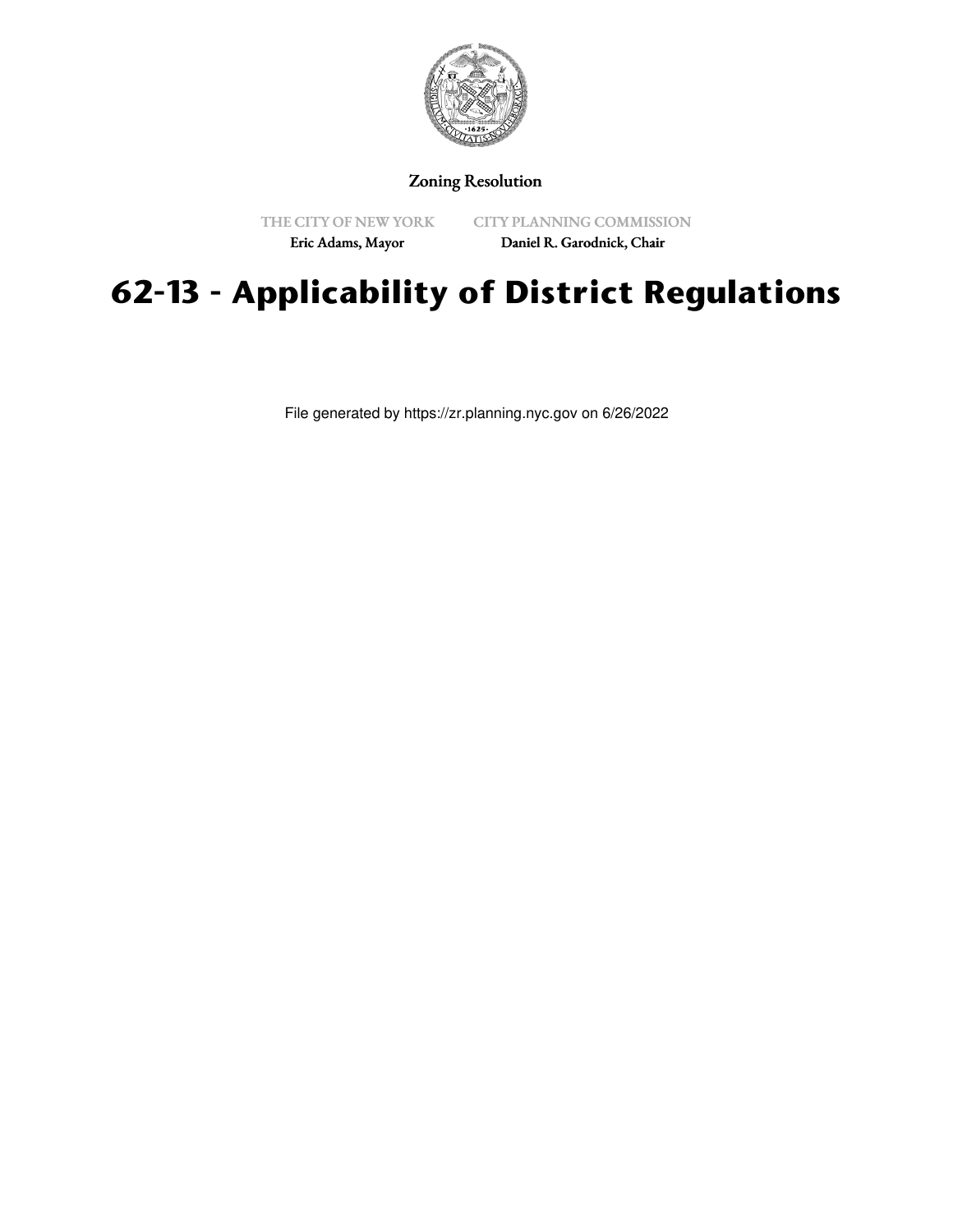#### **62-13 - Applicability of District Regulations**

†

LAST AMENDED 11/23/2021

The regulations of all other Chapters of this Resolution are applicable, except as superseded, supplemented or modified by the provisions of this Chapter. In the event of a conflict between the provisions of this Chapter and other regulations of this Resolution, the provisions of this Chapter shall control. However, in the event of a conflict between the provisions of this Chapter and the provisions of Article VI, Chapter 4, or Article VI, Chapter 6, the provisions of Article VI, Chapter 4, or Article VI, Chapter 6 shall control.

In the event a Special Purpose District imposes a restriction on the height of a #building or other structure# that is lower than the height limit set forth in this Chapter, the lower height shall control. However, all heights shall be measured from the #base plane#.

The provisions of this Chapter shall not apply to the following Special Purpose Districts unless expressly stated otherwise in the special district provisions:

#Special Battery Park City District#

#Special Brooklyn Navy Yard District#

#Special Governors Island District#

#Special Southern Roosevelt Island District#

#Special Stapleton Waterfront District#.

The regulations of this Chapter shall not apply in the #Special Sheepshead Bay District#, except that Section 94-061 (Permitted residential, community facility and commercial uses) shall be modified to permit all WD #uses# listed in Section 62-211 from Use Groups 6, 7, 9 and 14 in accordance with the underlying district regulations.

The regulations of this Chapter shall apply in the following Special Purpose Districts, except as specifically modified within the Special Purpose District provisions:

#Special Flushing Waterfront District#

#Special Gowanus Mixed Use District#

#Special Inwood District#

#Special St. George District#.

#### **62-131 - Applicability of Article VII, Chapter 3**

LAST AMENDED 4/22/2009

The following special permits by the Board of Standards and Appeals shall not be applicable within #waterfront blocks#:

Section 73-64 (Modifications for Community Facility Uses)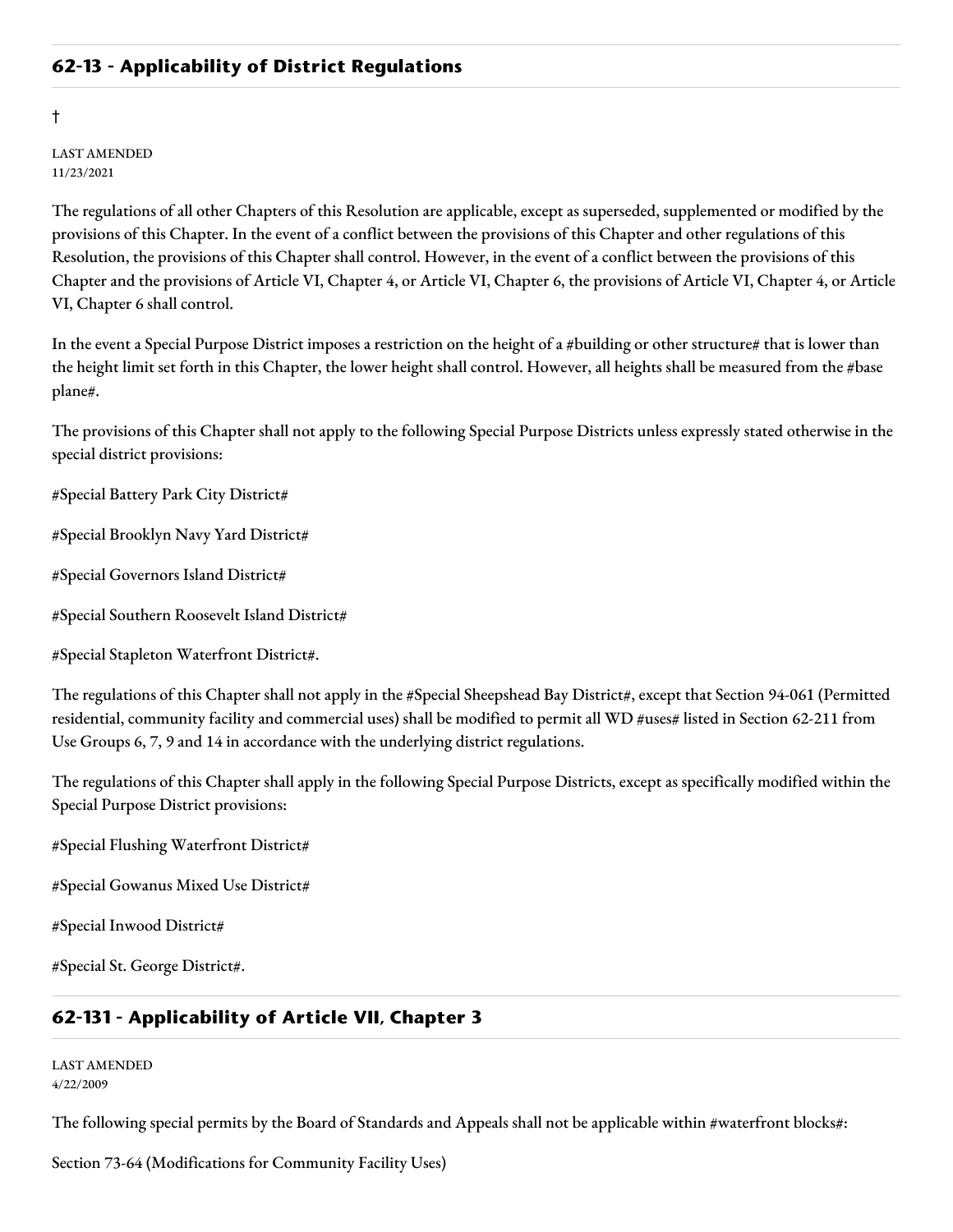Section 73-68 (Height and Setback and Yard Modifications).

The following special permits by the Board of Standards and Appeals shall be applicable on #waterfront blocks# only as modified in the following Sections:

Section 73-12 (Community Facility Uses in R1, R2, R3-1, R3A, R3X, R4-1, R4A or R4B Districts) shall be applicable, except that:

- (a) all references to #floor area ratio# and #open space ratio# shall be modified in accordance with the provisions of Section 62-32 pertaining to #floor area ratio# and #lot coverage#, which provisions the Board may modify pursuant to Section 73-12; and
- (b) all findings involving the amount and distribution of #open space# shall be made using the open area of the lot resulting from the maximum #lot coverage# set forth in Section 62-32; and

Section 73-45 (Modification of Off-site Parking Provisions); and

Section 73-49 (Roof Parking) shall be applicable, except for those provisions expressly modified by Section 62-40 (SPECIAL PARKING AND LOADING REGULATIONS).

## **62-132 - Applicability of Article VII, Chapters 4, 8 and 9**

LAST AMENDED 10/9/2013

The following special permits by the City Planning Commission shall not be applicable on #waterfront blocks#:

Section 74-72 (Bulk Modification)

Section 74-75 (Educational Construction Fund Projects)

Section 74-82 (Through Block Arcades)

Section 74-84 (Developments with Existing Buildings)

Section 74-85 (Special Height and Setback Regulations)

Section 74-87 (Covered Pedestrian Space).

The following special permits by the City Planning Commission shall be applicable on #waterfront blocks# only as modified in the following Sections:

Section 74-51 (Public Parking Garages or Public Parking Lots Outside High Density Central Areas); and

Section 74-52 (Parking Garages or Public Parking Lots in High Density Central Areas) shall be applicable, subject to the provisions of Section 62-26 (Special Use Regulations for Public Parking Facilities) and the special permit provisions of Section 62-836 (Public parking facilities on waterfront blocks);

Section 74-531 (Additional parking spaces or roof parking for accessory group parking facilities) shall be applicable, except that finding (d), relating to roof parking, shall not apply. In lieu thereof, the provisions of Sections 62-411 (Accessory residential roof parking) and 62-421 (Accessory non-residential roof parking) shall apply;

Section 74-711 (Landmark preservation in all districts) shall be applicable, except that #bulk# modification shall also include modification of public access or #visual corridor# requirements. However, in no event shall modification of paragraph (a) of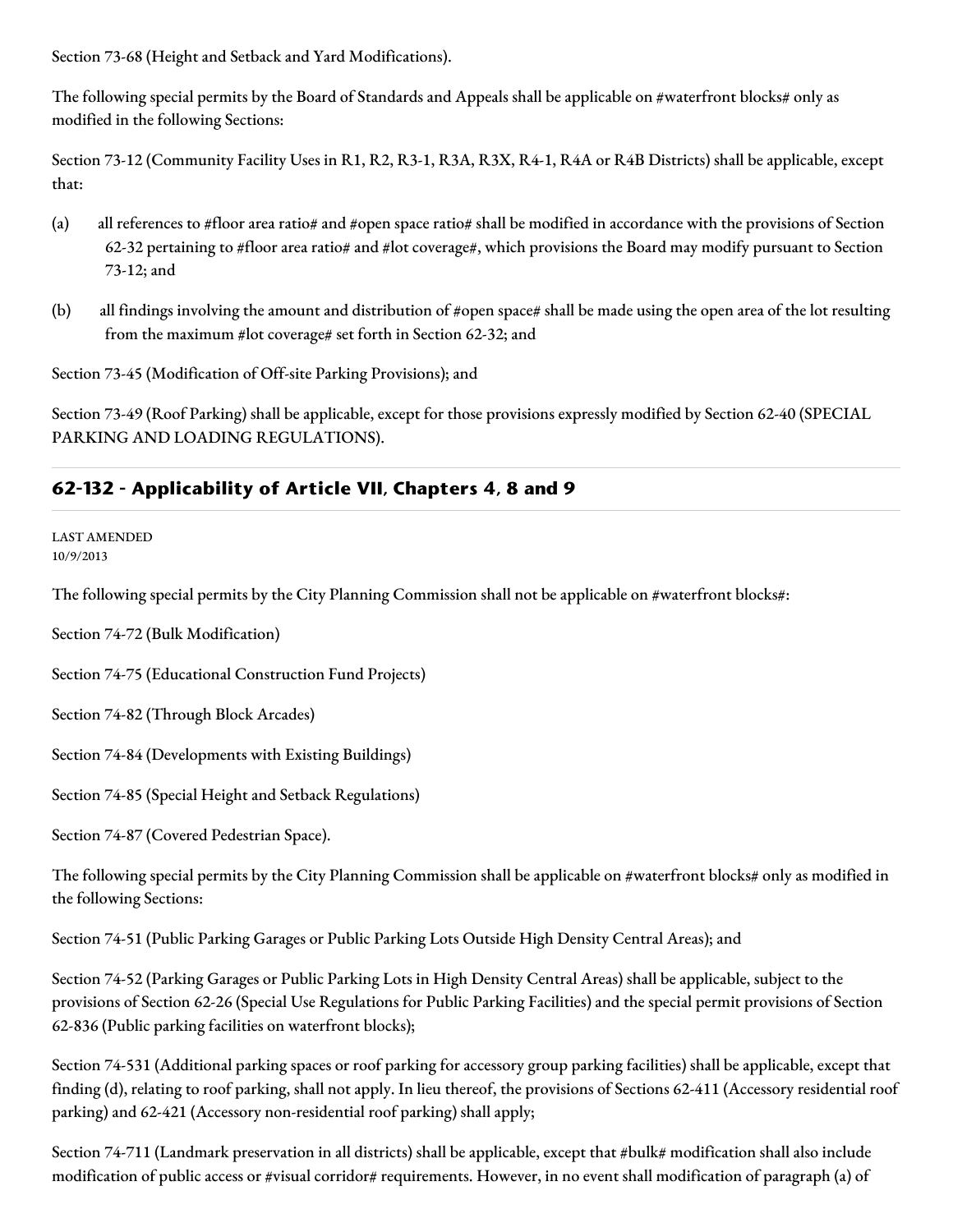Section 62-31 (Bulk Computations on Waterfront Zoning Lots) be permitted;

Section 74-74 (Large-scale General Development);

Section 74-79 (Transfer of Development Rights From Landmark Sites) shall be applicable, except that permissible modifications shall also include all #bulk# regulations set forth in Section 62-30 (SPECIAL BULK REGULATIONS), except for paragraph (a) of Section 62-31 and maximum #floor area ratio# for the applicable district set forth in Section 62-32. Modifications may also include public access and #visual corridor# requirements set forth in Sections 62-50 and 62-60;

Section 74-922 (Certain large retail establishments) shall be applicable except that, on #existing piers#, the provisions of Section 62-241 (Uses on existing piers and platforms) shall also be applicable;

Section 78-00 (SPECIAL REGULATIONS APPLYING TO LARGE-SCALE RESIDENTIAL DEVELOPMENTS); and

#### Section 79-00 (SPECIAL REGULATIONS APPLYING TO LARGE-SCALE COMMUNITY FACILITY DEVELOPMENTS).

The #large-scale development# provisions of Section 74-74 and Article VII, Chapters 8 and 9, shall be applicable, except that:

- (a) In the event a #large-scale development# consists of a portion within a #waterfront block# and a portion within a non-#waterfront block#, all #zoning lots# within the #development# shall be subject to the #bulk# regulations of Section 62- 30 (SPECIAL BULK REGULATIONS).
- (b) In the event a #large-scale development# is located partially within and partially beyond the #waterfront area#, the landward boundary of the #waterfront area# shall be relocated so as to encompass all #zoning lots# within the #development# and such #development# shall be deemed to be located entirely within the #waterfront area#.
- (c) Any height and setback modifications within a #waterfront block# shall be subject to an additional finding that such modifications would result in a site plan with visual and, where required, physical public access to the waterfront in a way that is superior to that which would be possible by strict adherence to the regulations of Section 62-341 (Developments on land and platforms).

For the purposes of modifying the height and setback regulations of Section 62-341, the term "periphery" shall include all portions of a #large-scale development# within 100 feet of a peripheral #street# or #lot line#. The term "wholly within" shall therefore mean any area of a #large-scale development# which is not within the area designated as periphery. #Large-scale residential developments# within R3, R4 or R5 Districts shall continue to be subject to the periphery provisions of Section 78-31 (Location of Buildings, Distribution of Bulk and Open Space and Modification of Height and Setbacks).

- (d) No distribution of #bulk# shall result in an increase in #floor area ratio# on a #zoning lot# within a #waterfront block# beyond 20 percent of the amount otherwise allowed by Section 62-32. In the event such #zoning lot# to which #bulk# is distributed is a #waterfront zoning lot#, such #bulk# may only be distributed to the #upland lot# and the computation of maximum #floor area ratio# for such #upland lot# shall include any #bulk# distribution from the #seaward lot#. Such limitation on #bulk# distribution shall not apply to #zoning lots# within non-#waterfront blocks#.
- (e) Modification of public access and #visual corridor# requirements shall be subject to the authorization provisions of Section 62-822. In lieu of making the findings in paragraphs (a) or (b) of this Section, the Commission may find that the proposed site plan would result in better achievement of the goals set forth in Section 62-00 than would otherwise be possible by strict adherence to the regulations of Sections 62-50 and 62-60.
- (f) In Community District 1, in the Borough of Queens, where the Commission has approved a #large-scale general development#, and a #lot line# within such #large-scale general development# coincides with the boundary of a mapped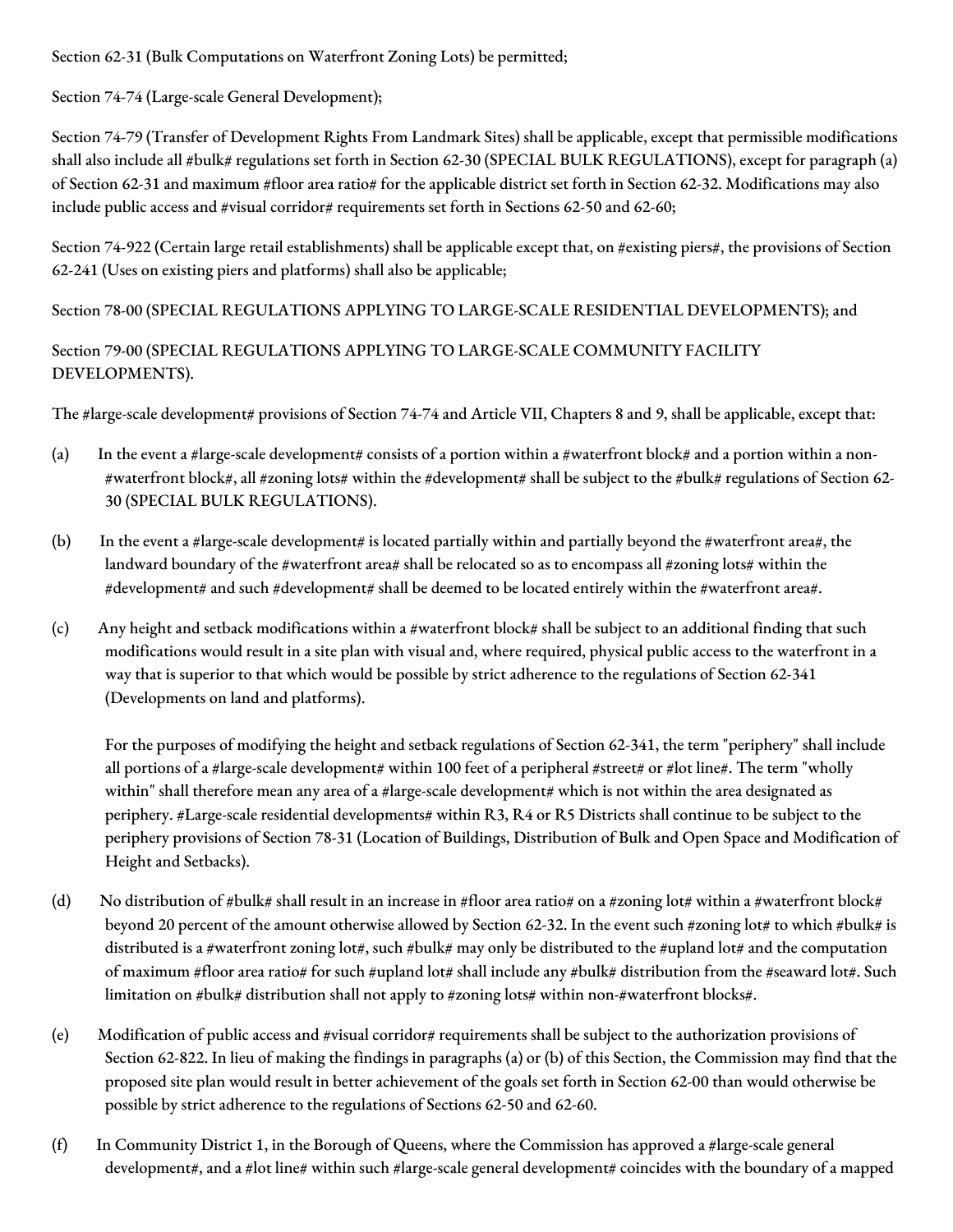#public park#, such #lot line# shall be considered to be a #street line# of a #wide street# for the purposes of applying the requirements of Section 23-86 (Minimum Distance Between Legally Required Windows and Walls or Lot Lines).

### **62-133 - Applicability of the Quality Housing Program**

LAST AMENDED 2/2/2011

- (a) In R6, R7, R8, R9 and R10 Districts with a letter suffix, and in any C1 or C2 District mapped within such Districts, and in any other #Commercial District# with a letter suffix, any #zoning lot# within a #waterfront block# with #buildings# containing #residences# shall comply with the applicable district #bulk# regulations as set forth in this Chapter, and shall also comply with the requirements of Article II, Chapter 8 (Quality Housing Program), except as modified in this Section.
- (b) In R6, R7, R8, R9 and R10 Districts, and in any C1 or C2 District mapped within such Districts, and in #Commercial Districts# with R6 through R10 residential equivalents, any #building# containing #residences# on a #zoning lot# on a #waterfront block# shall comply with the applicable district #bulk# regulations as set forth in this Chapter. The #bulk# regulations in Article II, Chapter 3, applicable to Quality Housing #developments# shall not apply. However, all other requirements of the Quality Housing Program set forth in Article II, Chapter 8, shall apply.

#Developments# that provide a #shore public walkway#, in accordance with the requirements of Section 62-60 (DESIGN REQUIREMENTS FOR WATERFRONT PUBLIC ACCESS AREAS), shall be deemed to have met the requirements for recreation space specified in Section 28-20 (RECREATION SPACE AND PLANTING AREAS). Also, for the purposes of Section 28-23 (Planting Areas), the boundary of an #upland connection# located within a private drive shall be considered a #street line#.

# **62-134 - Applicability of Article VII, Chapter 7**

LAST AMENDED 2/2/2011

The provisions of Article VII, Chapter 7 (Special Provisions for Zoning Lots Divided by District Boundaries), shall be applicable on #waterfront blocks#, as modified in the following Section:

Section 77-28 (Height and Setback Regulations) shall be applicable, except that all references to #street# frontage shall be inapplicable. In lieu thereof, the percentage of the #zoning lot# in each district shall be used to determine the quantitative requirements. The provisions in such Section for #Quality Housing buildings# shall be inapplicable. Furthermore, the height and setback regulations applicable to the district in which more than 50 percent of the #lot area# on the #zoning lot# is located, may apply to the entire #zoning lot# provided that the greatest distance from the mapped district boundary to any #lot line# of the #zoning lot# in the district in which less than 50 percent of the area is located does not exceed 25 feet. Such distance shall be measured perpendicular to the mapped district boundary.

#### **62-135 - Applicability of bulk regulations to long-term care facilities**

#### LAST AMENDED3/22/2016

For #buildings# containing #long-term care facilities#, the applicable provisions of Sections 24-013, 33-012 and 35-012 shall apply. Where a #building# containing a #long-term care facility# is required to utilize the #bulk# regulations applicable to #affordable independent residences for seniors# in Article II, Chapter 3, such provisions shall be modified by the #bulk# regulations applicable to #affordable independent residences for seniors# set forth in Section 62-30 (SPECIAL BULK